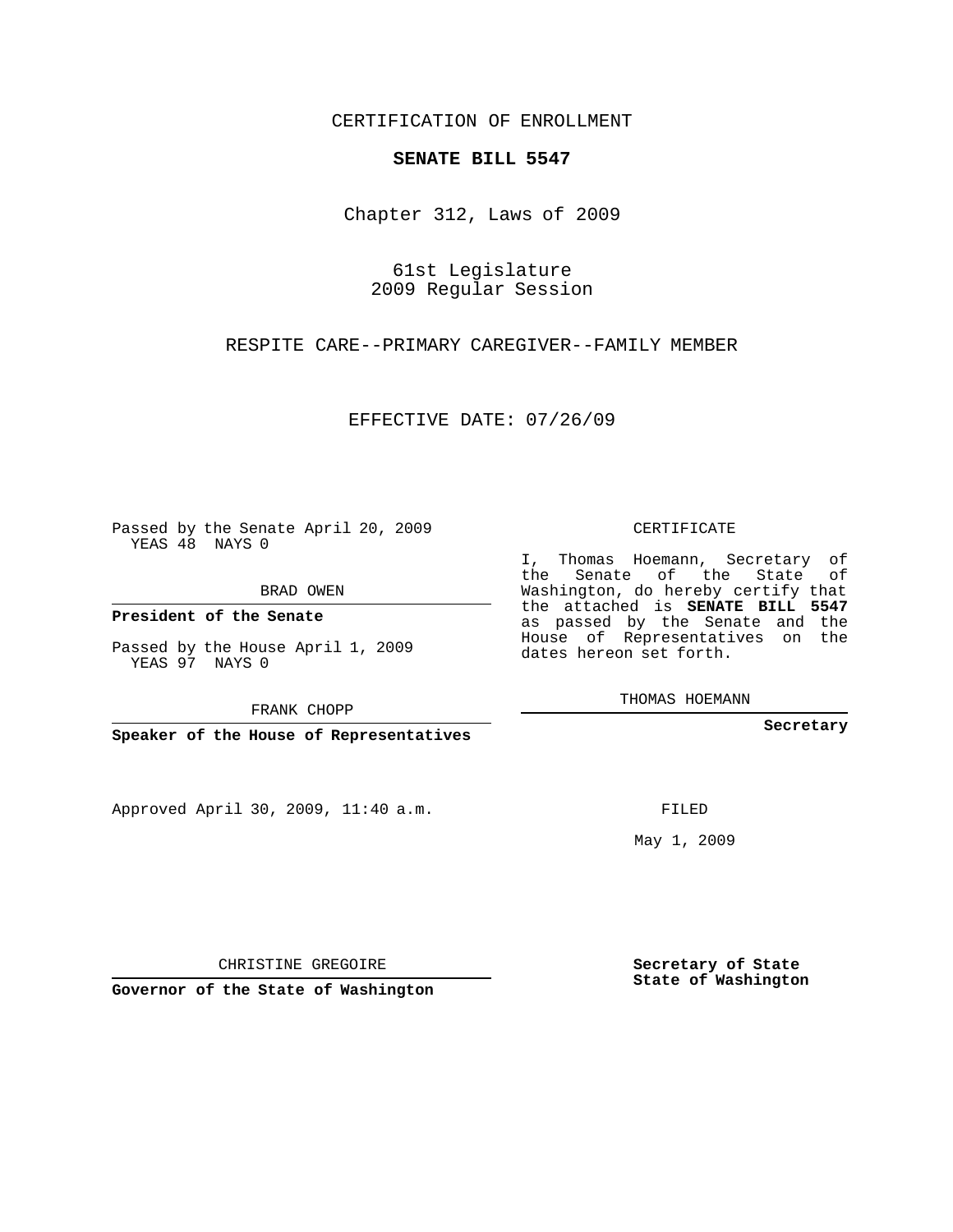## **SENATE BILL 5547** \_\_\_\_\_\_\_\_\_\_\_\_\_\_\_\_\_\_\_\_\_\_\_\_\_\_\_\_\_\_\_\_\_\_\_\_\_\_\_\_\_\_\_\_\_

\_\_\_\_\_\_\_\_\_\_\_\_\_\_\_\_\_\_\_\_\_\_\_\_\_\_\_\_\_\_\_\_\_\_\_\_\_\_\_\_\_\_\_\_\_

## AS AMENDED BY THE HOUSE

Passed Legislature - 2009 Regular Session

## **State of Washington 61st Legislature 2009 Regular Session**

**By** Senators Hargrove, Pflug, McAuliffe, Oemig, Marr, Fairley, Franklin, Parlette, Carrell, Haugen, Pridemore, Shin, Kohl-Welles, Murray, Regala, and Keiser

Read first time 01/26/09. Referred to Committee on Health & Long-Term Care.

 AN ACT Relating to respite care for primary care providers of persons with developmental disabilities; and amending RCW 71A.12.161.

BE IT ENACTED BY THE LEGISLATURE OF THE STATE OF WASHINGTON:

 **Sec. 1.** RCW 71A.12.161 and 2007 c 283 s 2 are each amended to read as follows:

 (1) The individual and family services program for individuals eligible to receive services under this title is established. This program replaces family support opportunities, traditional family support, and the flexible family support pilot program. The department shall transfer funding associated with these existing family support programs to the individual and family services program and shall operate the program within available funding. The services provided under the individual and family services program shall be funded by state funding without benefit of federal match.

 (2) The department shall adopt rules to implement this section. The rules shall provide:

 (a) That eligibility to receive services in the individual and family services program be determined solely by an assessment of individual need;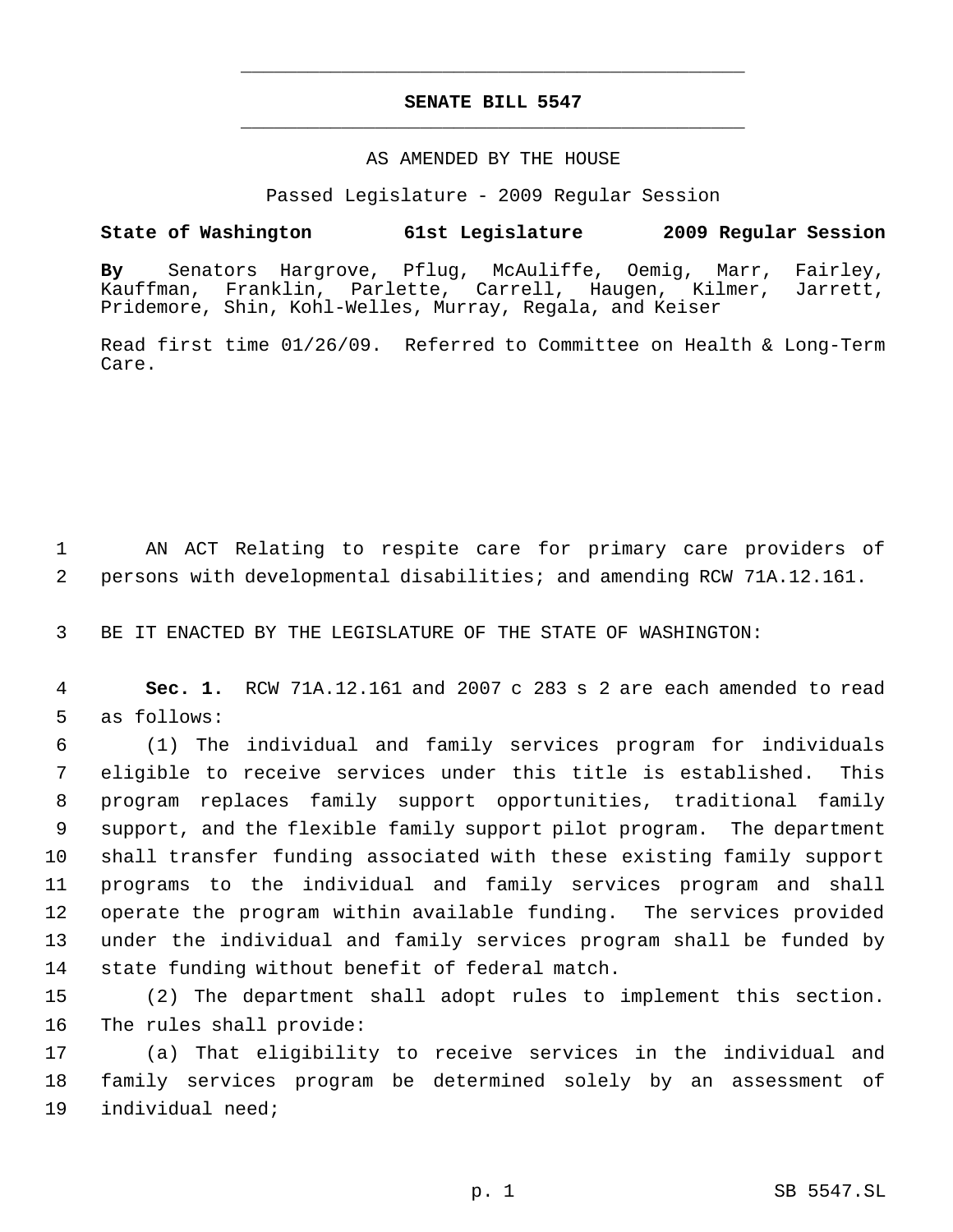(b) For service priority levels to be developed that specify a maximum amount of dollars for each person per level per year; (c) That the dollar caps for each service priority level be adjusted by the vendor rate increases authorized by the legislature; and (d) That the following services be available under the program: (i) Respite care; (ii) Therapies; (iii) Architectural and vehicular modifications; 10 (iv) Equipment and supplies; (v) Specialized nutrition and clothing; (vi) Excess medical costs not covered by another source; (vii) Copays for medical and therapeutic services; (viii) Transportation; (ix) Training; (x) Counseling; 17 (xi) Behavior management; (xii) Parent/sibling education; (xiii) Recreational opportunities; and (xiv) Community services grants. (3) In addition to services provided for the service priority levels under subsections (1) and (2) of this section, the department shall provide for: (a) One-time exceptional needs and emergency needs for individuals and families not receiving individual and family services annual grants to assist individuals and families who experience a short-term crisis; and 28 (b) Respite services based on the department's assessment for: (i) A parent who provides personal care in the home to his or her

30 adult son or daughter with developmental disabilities; or

 (ii) A family member who replaces the parent as the primary caregiver, resides with, and provides personal care in the home for the adult with developmental disabilities.

 (4) If a person has more complex needs, a family is experiencing a more prolonged crisis, or it is determined a person needs additional services, the department shall assess the individual to determine if